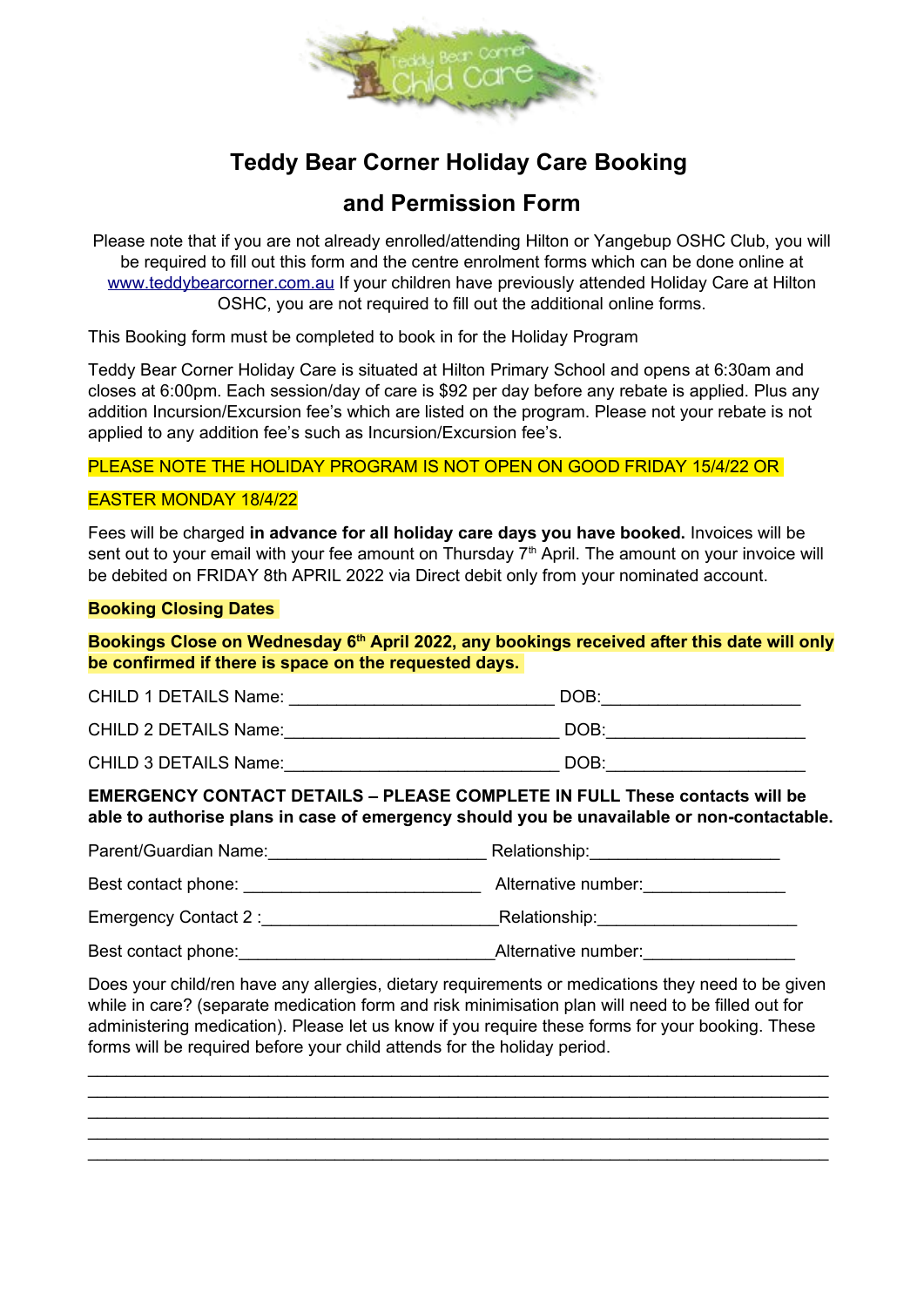Please indicate in the space provided (with a tick) the days you wish to book your child/ren into the centre. Your booking is confirmed once your payment has been processed.

Holiday Care begins Monday the 11<sup>th</sup> April 2022 and finishes on Friday 22<sup>nd</sup> April 2022

#### **Mon 11/4/22 Tues 12/4/22 Wed 13/4/22 Thurs 14/4/22 Fri 15/4/22 Centre Closed Mon 18/4/22 Closed Centre Tue 19/4/22 Wed 20/4/22 Thurs 21/4/22 Fri 22/4/22**

### **PLEASE TICK THE DAYS YOU WOULD LIKE TO BOOK**

## **Permissions**

# **Bring Your Own Wheels Day 20th April 2022**

I give permission for my Child ………………………………………………. to participate in riding a bike, scooter or roller skates. A helmet is required to be worn at all times while participating in riding. Riding will take place on the basketball court at different times during the day with full supervision at all times. Please note if your child doesn't have a helmet with their bike or scooter they will not be able to ride while at the centre. All safety measures will be followed to avoid any injuries. At least 1 Staff member on shift is First Aid Trained.

A risk assessment is available for you to read if you would like.

Name………………………………………………

## **Manning Park Excursion 21st April 2022**

I give permission for my Child ………………………………………………. to be driven and escorted from **Teddy Bear Corner Hilton OSHC – Rennie Crescent, Hilton WA 6163** to **Manning Park - 61 Azelia Rd, Spearwood WA 6163** by educators of Teddy Bear Corner on **Thursday 21st April 2022.** 

We will be travelling by Hired bus departing between 10am – 11am and returning between 1:30pm – 2:30pm. There will be up to 50 children in the hired bus with 5 or more educators (with at least 1 first aid trained).

A risk assessment and Transportation of Children Procedure is available for you to read if you would like.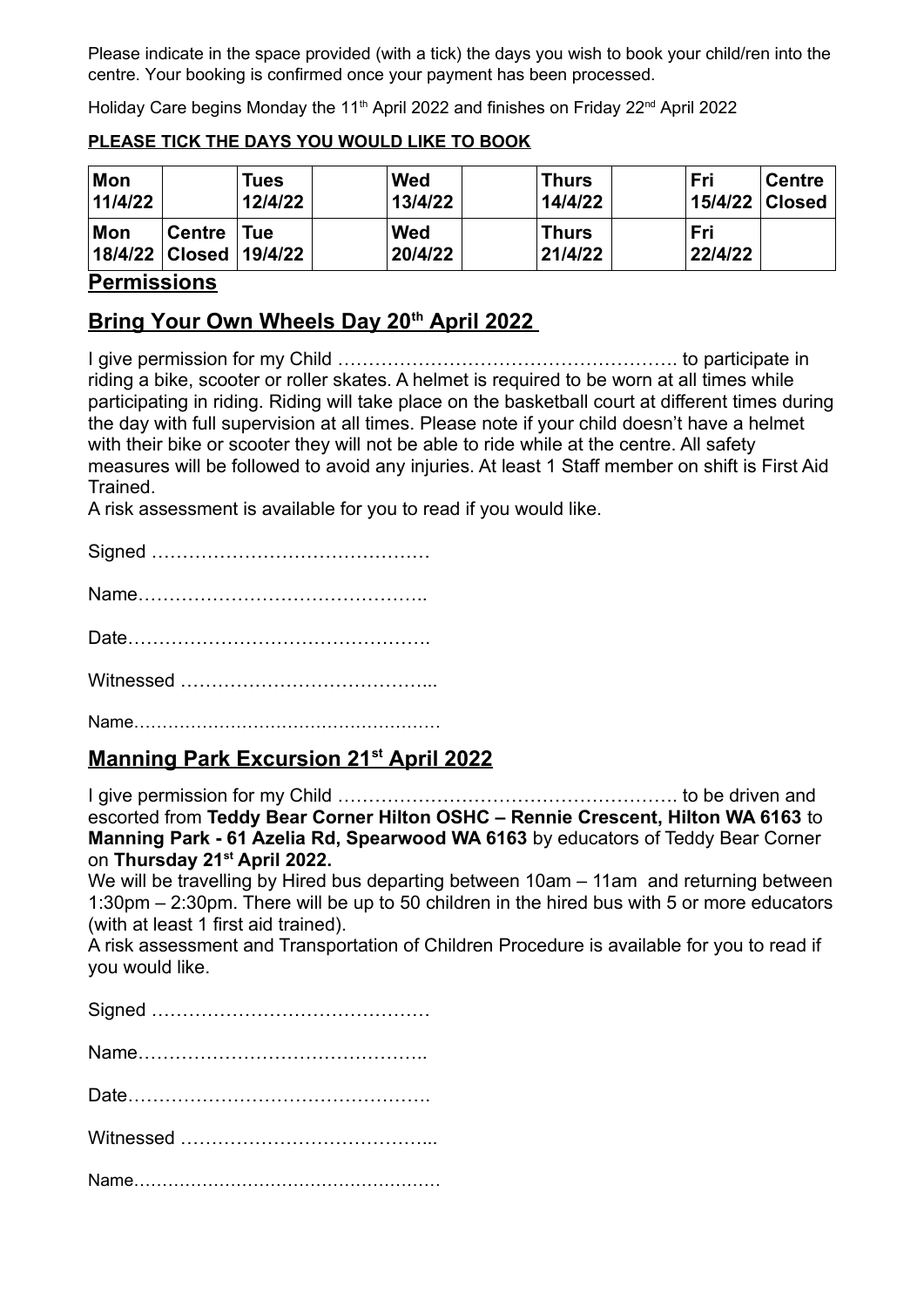# **Nature Garden – Hilton Primary School**

I give permission for my Child ………………………………………………. to participate in activities in the Nature Garden on school grounds at Hilton Primary School . Children will be escorted walking from **Teddy Bear Corner Hilton OSHC – Rennie Crescent, Hilton WA 6163** to the **Nature Garden – located on school grounds** by Educators of Teddy Bear Corner. The children may visit the Nature Garden at different times and days during the entire school holiday period from **Monday 11th April 2022 to Friday 22nd April 2022** between **9am and 4pm each day. The Nature Garden/ Trail is located on the grassed area next to the car park at Hilton Primary School.** 

## **Out of School Care Hilton Holiday Program Terms and Conditions**

To book your child's place at Teddy Bear Corner Child Care Out of School Hours Care Hilton, please ensure the following:

 - All Enrolment, medication and booking forms are to be returned to the centre or via email by the Booking Closing dates listed on the front page of this form. This is imperative to our booking and staffing requirements and late submission may negatively impact on our ability to provide your children care during this time.

- Placement is not guaranteed, this form needs to be filled out and signed and returned to the centre by the closing dates. Once your payment has been processed and received your booking is confirmed.

- All incursions and excursions will be booked to your account and paid via Direct Debit in advance.

-Places are strictly limited, after the booking close date all dates booked are not able to be cancelled or swapped for other days and are non refundable. If your child is absent on the first or last day of booked care CCS does not apply and full fees are charged.

-Please ensure your child brings with them each booked day their own packed lunch. We are an allergy aware centre, Please don't bring any food that has nuts in it.

- Morning Tea and Afternoon Tea will be provided , fruit will also be available throughout the day.

-Please ensure your child/ren bring a drink bottle, hat and a spare change of clothes every day. Sun smart clothing and enclosed shoes are highly recommended. Some activities require specific footwear and socks. Sneakers are preferable.

-A routine and program of activities the children have on offer each day while at the centre is available for you to view, please ask the staff for details.

-Children with medical issues or risks of medical issues MUST have a current, up to date medical form and authorisation as well as a Risk Management Plan

-We will be travelling hired bus on all excursions. You will need to complete the authority for us to transport your child/ren to and from each excursion which are located in this form. Your child will not be able to attend the excursion if the authority is not signed.

-All children will be required to be at the centre no later than 9.30 am on excursion days. If you wish to pick your children up before 3pm please let the staff know, as some excursions may run late or be impacted by traffic.

-Staff must be informed if a person other than the parent/guardian is picking up your child and this person MUST be over the age of 18 years and must provide photographic ID.

**- If your child is showing signs of being unwell, or their behaviour is putting themselves, other children, staff or the general public at risk, you will be contacted and you will be asked to collect them or have them collected by an authorised person.**